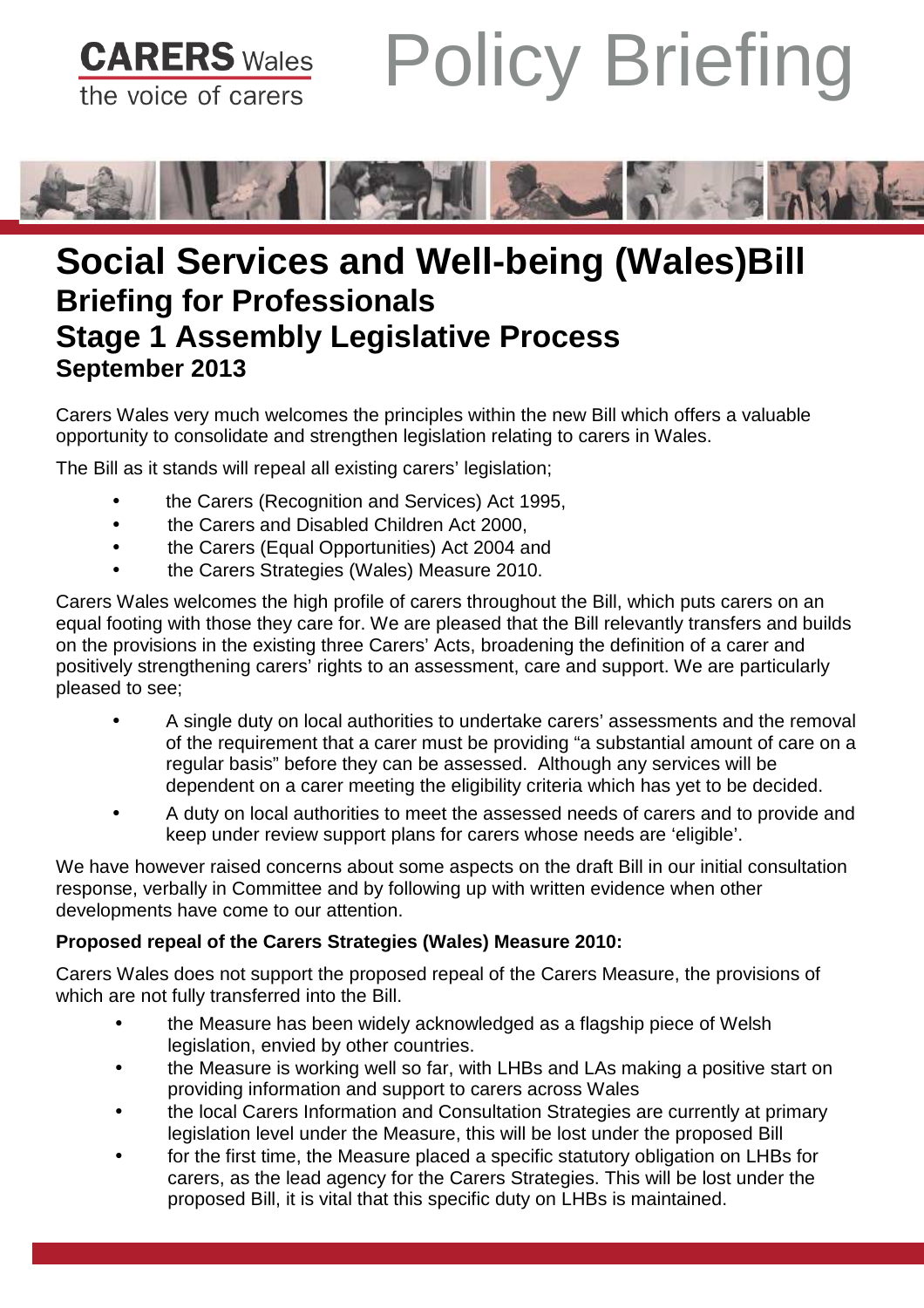

We do not understand the rationale in repealing the Carers Strategies (Wales) Measure 2010 and see no legal reason why the Bill and the Measure cannot run alongside each other providing complementary legal duties on LHBs and LAs for carers. Welsh Government's own research states that for 4 out of 5 carers their first point of contact with any statutory agency is with a community based health service (1). To repeal the Measure at this stage will remove an important legal duty on health bodies for carers and risk the positive progress being made so far across Wales.

We are also not convinced that the Carers Strategies (Wales) Measure will be wholly transferred into the new draft Bill and that carers' status will be reduced if the duty on health to provide Carers Information Strategies is transferred and incorporated into the wider local authority Health and Well-being Strategies.

In the Guidance issued with the Measure, the aims and objectives and the need to identify carers is explicit. It states that the Welsh Government's vision for carers is to:

- Facilitate early identification of carers buy the Organisation(s). Thereby improving access by carers to the information and services that they need to help them to care, in order to protect their own physical and mental health. This needs to be done across adult and children's services.
- Ensure that carers receive earlier and more planned support, through local partnerships or joint commissioning involving the NHS, local authorities, the Third sector and the private sector
- Create a cultural change so that carers are empowered in decision making processes around care management and at a strategic level in service planning and delivery.

The duty the Measure places on the NHS is significant. Many more carers have contact with health staff at all levels in secondary care settings and on a more regular basis in primary and community care settings than with other bodies such as social services departments. The lack of a requirement on the NHS to inform and support carers was a major gap in earlier carers' legislation.

We are also not convinced that the Carers Strategies (Wales) Measure will be wholly transferred into the new draft Bill and that carers' status will be reduced if the duty on health to provide Carers Information Strategies is transferred and incorporated into the wider local authority Health and Well-being Strategies.

### **Portability of care plans:**

We are also concerned about the explicit exclusion of carers from the portability sections of the Bill. The introduction of a portable care plan was to make sure that when people move from one local authority area to another, they will still be entitled to similar services until the new authority can review their situation. Carers are currently exempt from this portability. One of the key features of the draft Bill is that it aims to provide "equivalent" rights for carers, putting them on a similar legal footing as those they look after and we have recommended that carers should also be afforded this portability of care plans (Part 4:40).

(1) Carers Strategies (Wales) Measure 2011 - Guidance to Local Health Board, NHS trusts and Local Authorities).